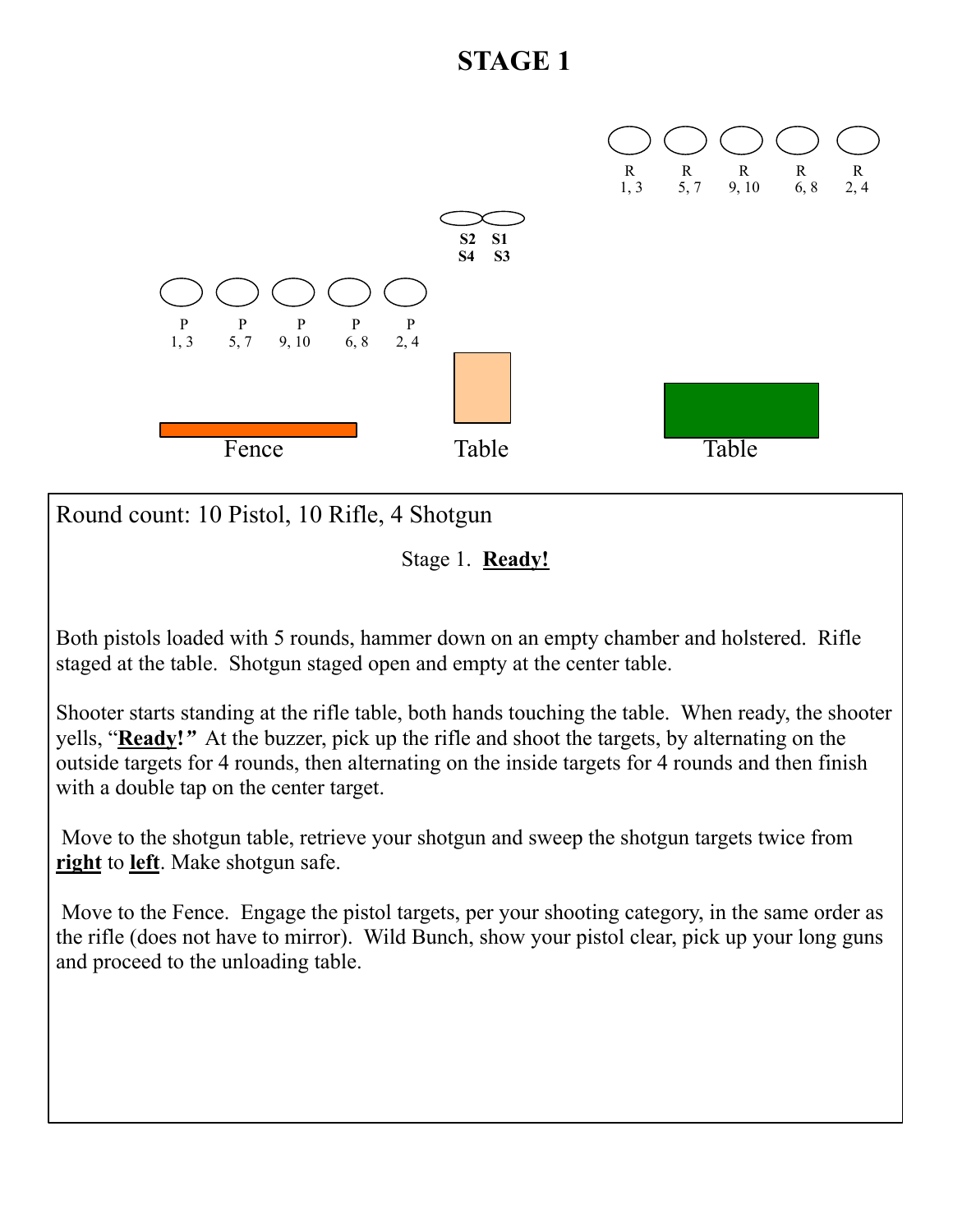

Round count: 10 Pistol, 10 Rifle, 4 Shotgun

Stage 2. **Stampede!** 

Both pistols loaded with 5 rounds, hammer down on an empty chamber and holstered. Rifle staged on the table. Shotgun staged open and empty at the center table.

Shooter starts standing at the center table. When ready, the shooter yells, "**Stampede!***"* At the buzzer, sweep the shotgun targets twice from **right** to **left**.

Make shotgun safe.

From the rifle table, pick up the rifle and, engage the targets by double tapping the targets in the following order, center, outside left, outside right, inside left, inside right. Make rifle safe.

 Move to the Fence. Engage the pistol targets, per your shooting category, in the same order as the rifle. Wild Bunch, show your pistol clear, pick up your long guns and proceed to the unloading table.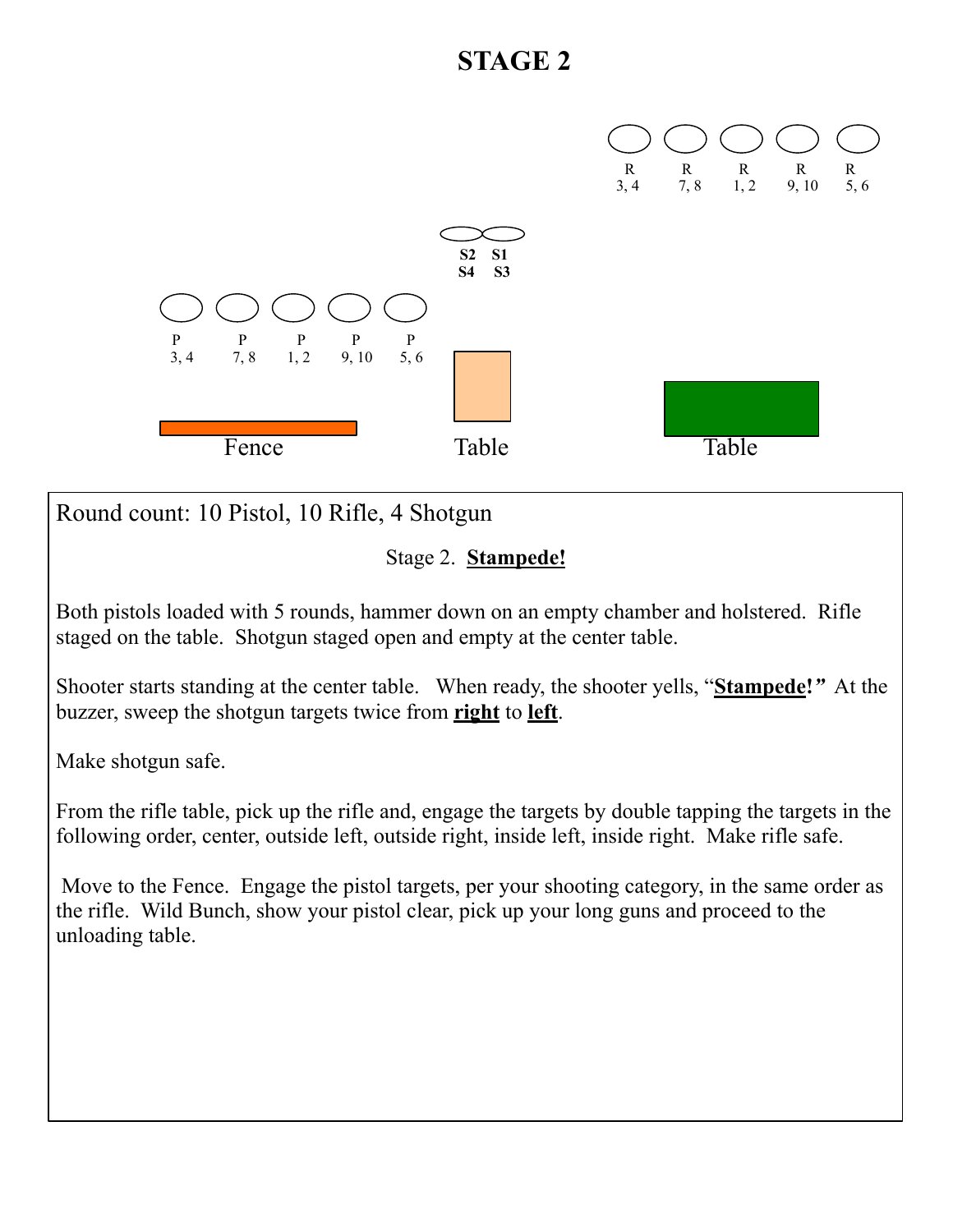

Round count: 10 Pistol, 10 Rifle, 4 Shotgun

Stage 3. **I'm Faster than You!**

Both pistols loaded with 5 rounds, hammer down on an empty chamber and holstered. Rifle staged on the table. Shotgun staged open and empty at the center table.

Shooter starts standing at the fence, with hands on gun butts. When ready, the shooter yells, "**I'm Faster than You!***"* At the buzzer engage the targets per your shooting category, in a Regressive Sweep (4, 3, 2, 1), beginning on either end. Wild Bunch, place your open and empty pistol on the table provided.

Move to the shotgun table, retrieve your shotgun and sweep the shotgun targets twice from **right** to **left**. Make shotgun safe.

From the rifle table, engage the rifle targets, in the same order as the pistols.

Pick up your long guns and proceed to the unloading table.